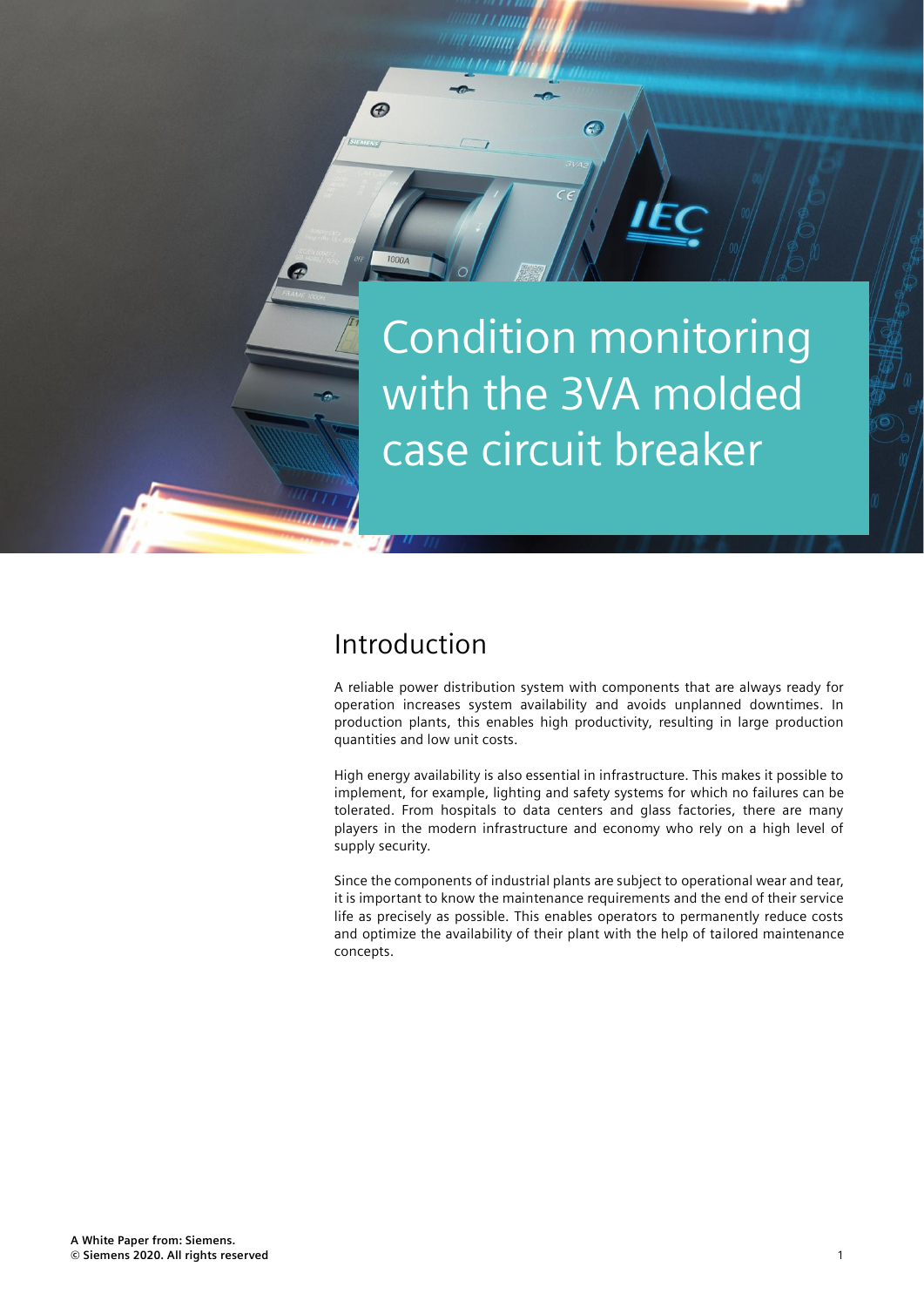### **Contents**

- **03 Knowing rather than assuming the maintenance requirements**
- **04 Condition monitoring in the power distribution system**
- **06 Predictive maintenance**
- **07 Total overview of the system state**
- **09 Summary**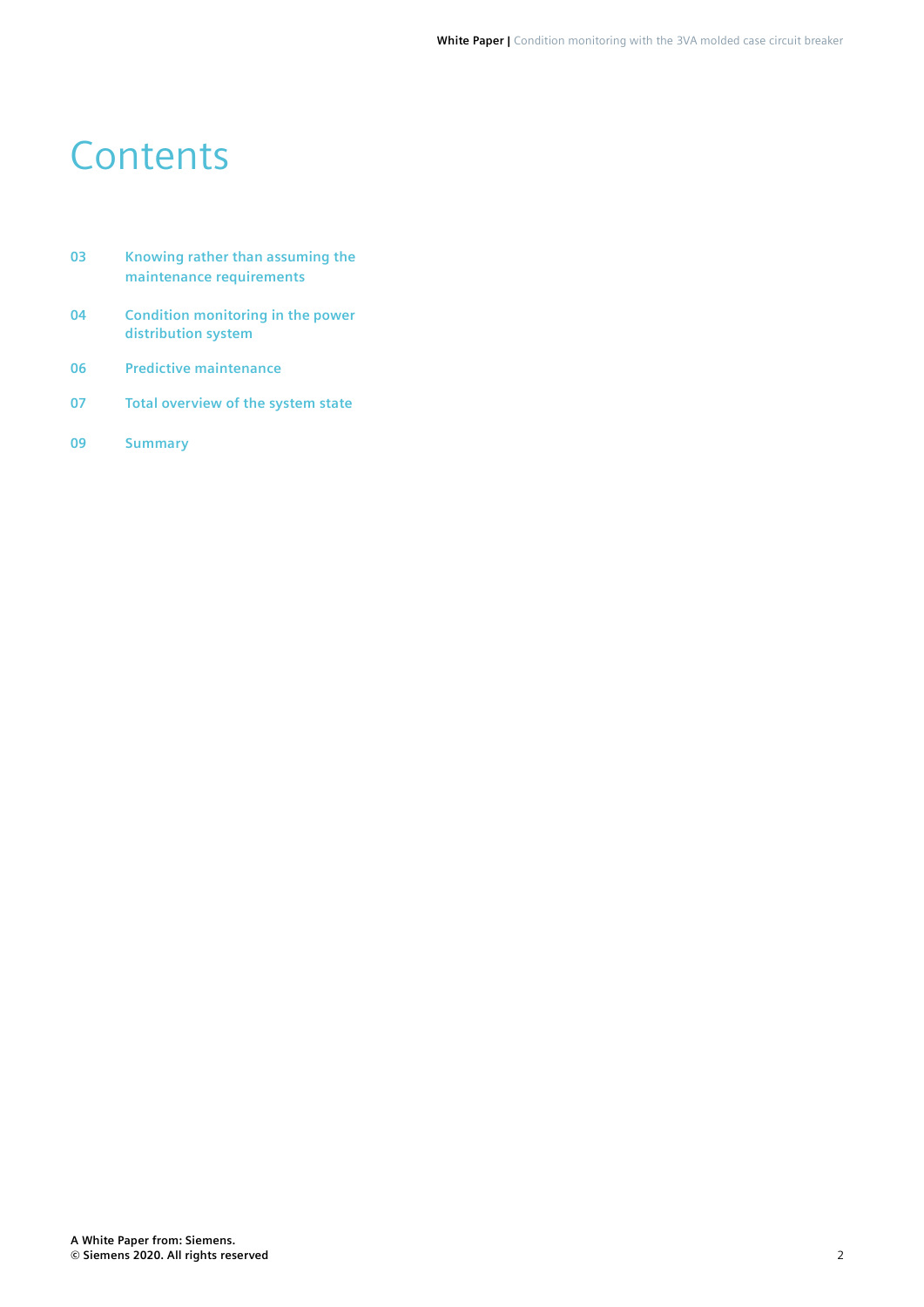## Knowing rather than assuming the maintenance requirements

In infrastructure and industry, maintenance tasks are planned well in advance. However, the condition of a piece of equipment, e.g. a circuit breaker, and the resulting optimum time for maintenance are not obvious to the operator. The maintenance date that is set therefore rarely coincides with the optimum maintenance time. Instead, it is scheduled too early or too late, which impairs the efficiency and reliability of the value creation process.

#### **Precise maintenance timing increases efficiency and availability**

If a system is serviced too early, unplanned downtimes due to worn equipment can indeed be avoided. However, components that are still functional are then replaced. Consequently, they are not used throughout their entire service life, which reduces efficiency. Even more serious are the consequences of late maintenance. Admittedly, replacement too early is avoided, which initially increases efficiency. If a key component, such as a circuit breaker, fails, the protection and reliability of the entire downstream power supply is jeopardized.

Components such as circuit breakers are exposed to highly fluctuating loads. Without a diagnosis, it is therefore hardly possible to determine a suitable maintenance time in advance. This is precisely where condition monitoring comes into play.

#### **What does condition monitoring mean in general?**

The fundamental principle of condition monitoring is that the technical state of a device is checked on a continuous basis. For this purpose, physical data such as temperature, speed, pressure, filling level or vibrations are continually collected. The data are collected, transmitted, evaluated and compared with empirical values. By analyzing the values determined in this way, condition monitoring provides a deeper insight into the plant and helps to develop a better understanding of its condition. In this process, changes at an earlier point in time that indicate progressive wear of individual components also become apparent. In this way, condition monitoring helps the plant operator to better coordinate the maintenance of the monitored devices.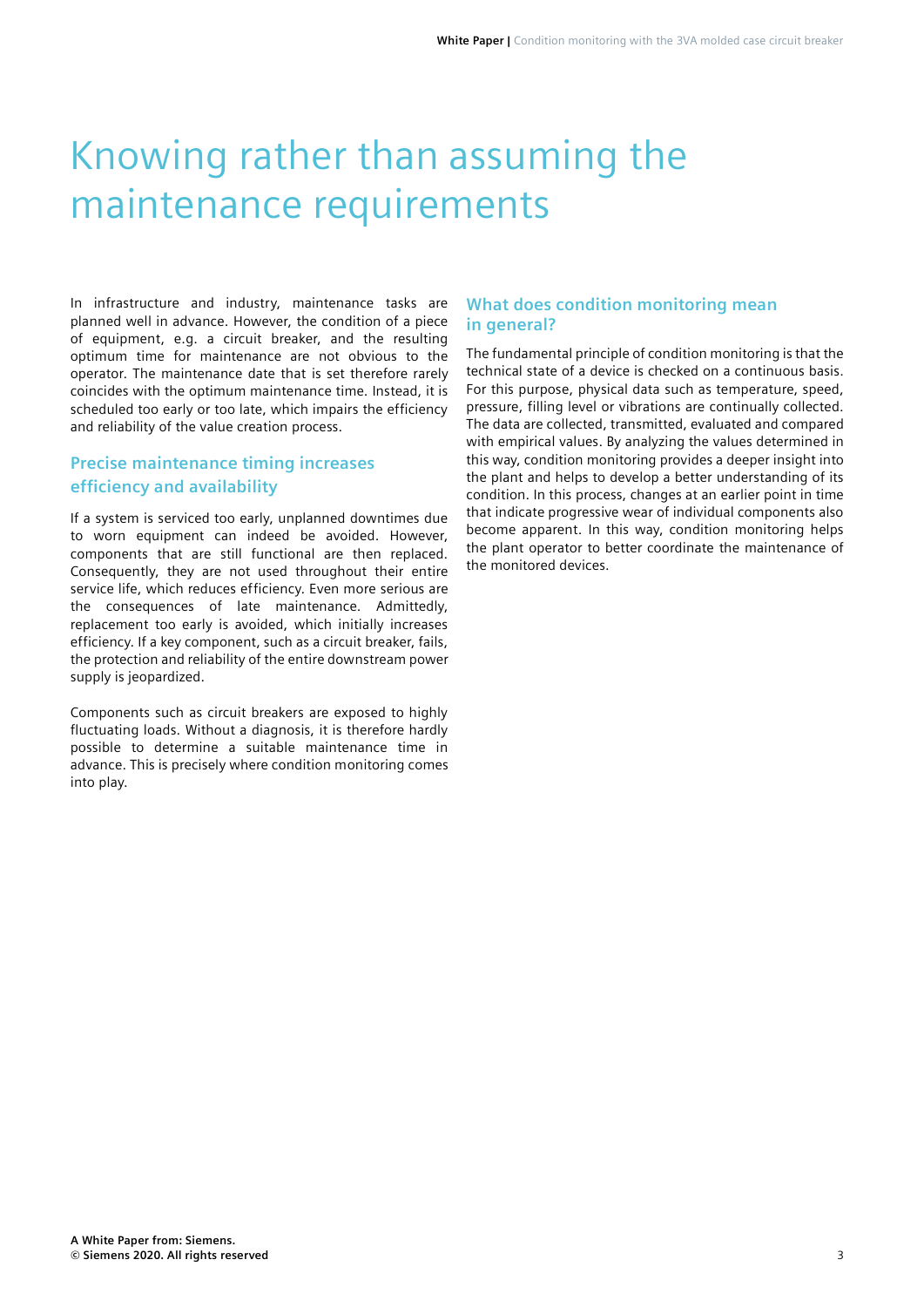# Condition monitoring in the power distribution system

The extent of condition monitoring in a specific case depends on the device, its mode of operation and its location. This white paper deals with condition monitoring for protection devices in power distribution. Circuit breakers are core components in power distribution which, among other things, carry uninterrupted current, can open and close the main contacts during operation, and protect against overload and short circuit. The functionality of a circuit breaker must be ensured by condition monitoring. Up to now, the serviceability of circuit breakers could only be estimated on the basis of the following data:

- Electrical operating cycles
- Mechanical operating cycles
- Trippings (the trip counter distinguishes between different reasons for tripping)
- Operating hours (are measured with the operating hours counter)

In addition to this basic information, the 3VA molded case circuit breaker continuously records the usage pattern of the circuit breaker. It analyzes the data and evaluates them with an algorithm, so that the results can be used to draw conclusions about the state of the equipment. In the 3VA molded case circuit breaker, the patented, intelligent algorithm extends the condition monitoring to include the health indicator and the remaining lifetime.

#### **The health indicator**

The serviceability of a circuit breaker depends largely on the contact status of the main contacts. However, switching operations without current, with rated current, as well as at overload trippings and short-circuit releases cause the switching contacts to wear out to varying degrees. The health indicator therefore continuously determines the condition of the contacts based on data recorded directly in the circuit breaker.

#### **Health indicator of the 3VA molded case circuit breaker**

The health indicator of the 3VA molded case circuit breaker is determined on the basis of an analysis of the disconnections and tripping operations. Each disconnection and tripping of a molded case circuit breaker changes the state of the main contacts. The state of the main contacts therefore defines the health indicator of the molded case circuit breaker.

In the as-delivered state, the value of this indicator is 100%. The event-related adjustment of the health indicator is activated during commissioning. The indicator value decreases over the operating time depending on the various switching operations and can drop to 0%.

| Explanation of the indicator values |                                                                                                                                                                                                                                                                                                                                         |  |  |  |
|-------------------------------------|-----------------------------------------------------------------------------------------------------------------------------------------------------------------------------------------------------------------------------------------------------------------------------------------------------------------------------------------|--|--|--|
| 100%                                | The molded case circuit breaker is in the<br>as-delivered state.                                                                                                                                                                                                                                                                        |  |  |  |
| 100% to 30%                         | No restriction on the function of the molded case<br>circuit breaker.                                                                                                                                                                                                                                                                   |  |  |  |
| 30% to 1%                           | No restriction on the function of the molded case<br>circuit breaker. However, the maintenance or<br>replacement of the device should be prepared and an<br>appropriate replacement device should be provided.<br>Additional information on the urgency of the<br>replacement can be obtained from the remaining<br>lifetime indicator. |  |  |  |
| $0\%$                               | The full function of the device can no longer be<br>quaranteed and the device must be replaced as soon<br>as possible.                                                                                                                                                                                                                  |  |  |  |

#### **Flexible query of the indicator values**

The current status of the health indicator (in %) can be read on the display of the ETU (Electronic Trip Unit) of the 5-series and 8-series at any time. In addition, various communication applications offer the possibility of querying the health indicator. Besides the configuration software SENTRON powerconfig, the SENTRON powerconfig mobile app and the power monitoring software SENTRON powermanager, these include cloud applications such as SENTRON powermind. The data of the molded case circuit breaker can be forwarded to cloud applications via the IoT data platform 7KN Powercenter 3000.



*Representation of the health indicator (in %) on the display of the Electronic Trip Unit ETU*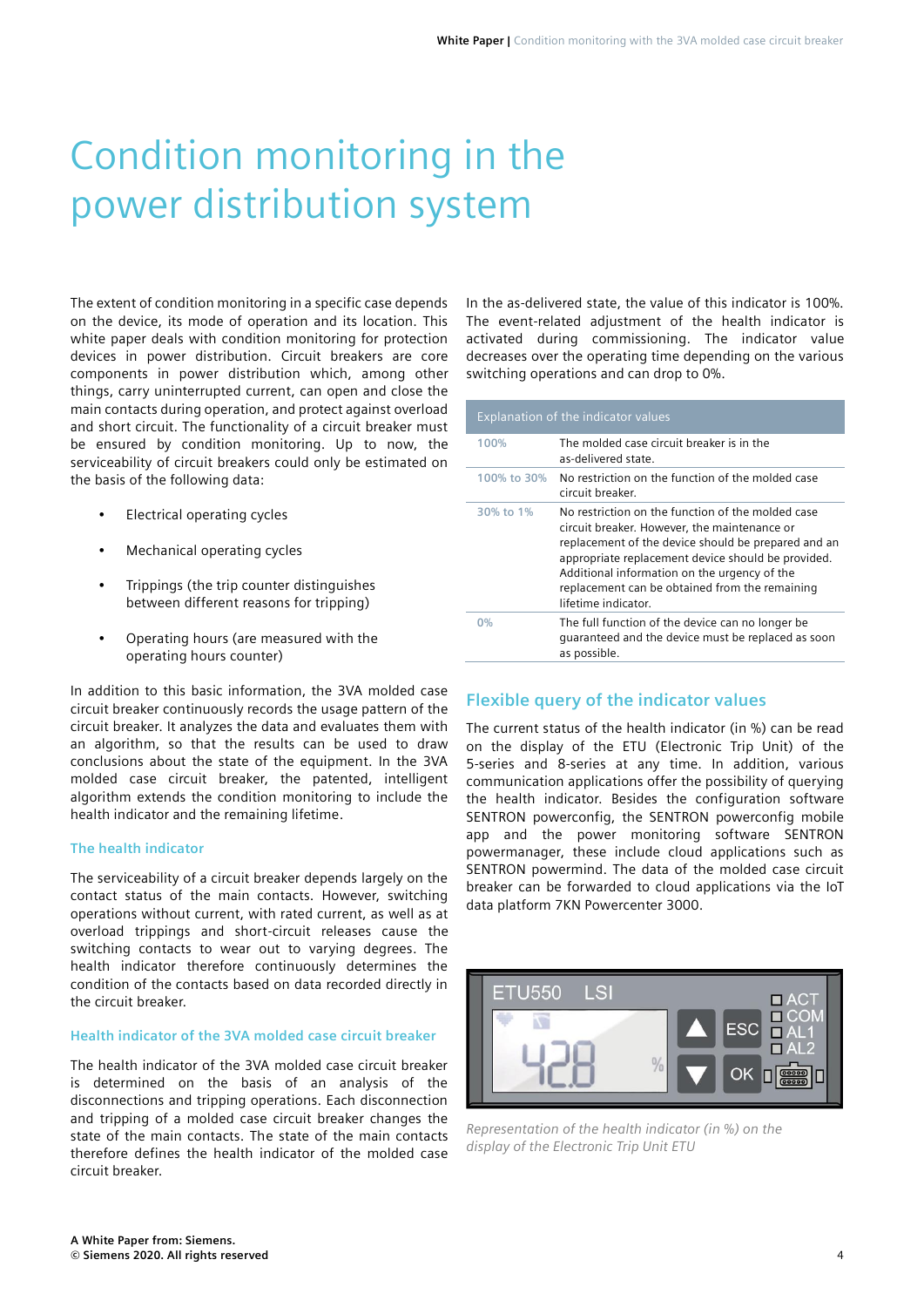#### **The remaining lifetime**

A patented algorithm is used to calculate the remaining lifetime. It analyzes the past usage behavior, projects it into the future, and makes a forecast on this basis. If the usage behavior changes, the remaining lifetime is adjusted accordingly. This is accompanied by the fact that unpredictable trippings can abruptly reduce the remaining service life. They lower the health indicator, which serves as a starting point for calculating the remaining lifetime.

The remaining lifetime is determined continuously. If the calculated remaining lifetime is more than three years, however, the plant operator does not have to take any urgent action (e.g. maintenance or replacement of the device). It is therefore not displayed in detail. Only a remaining lifetime of less than three years is broken down into years, months and weeks.

#### **Visualization of health indicator and remaining lifetime**

The predicted remaining lifetime is not displayed on the circuit breaker itself. Like the health indicator, it can be accessed via SENTRON powerconfig, the SENTRON powerconfig mobile app, SENTRON powermanager or via cloud applications such as SENTRON powermind.

| ✓                           |                        | <b>Breaker status</b>     |
|-----------------------------|------------------------|---------------------------|
|                             |                        |                           |
| Last trip message           |                        |                           |
| Unknown message             |                        |                           |
| <b>Overload Limit</b>       |                        |                           |
|                             | $I = 100.0 A$ Phase L3 |                           |
|                             |                        | 77 A                      |
| <b>77A</b>                  |                        | Maximum Conductor Current |
|                             |                        |                           |
| <b>Health Indicators</b>    |                        |                           |
| <b>3VA Health Indicator</b> |                        |                           |
|                             |                        |                           |
|                             |                        | 78%                       |
| <b>Remaining Lifetime</b>   |                        |                           |
|                             | > 3 Years              |                           |
| ◁                           | O                      | П                         |
|                             |                        |                           |

*Display of power and status data in the SENTRON powerconfig mobile app*

| Summary                    | <b>Breaker Information and Commands</b>                                                                                            |                                                                |                                                   |                                                                |  |  |  |
|----------------------------|------------------------------------------------------------------------------------------------------------------------------------|----------------------------------------------------------------|---------------------------------------------------|----------------------------------------------------------------|--|--|--|
| m<br>Measurement<br>Values | State of the breaker<br>$\checkmark$<br>Ж<br>nor warning or setpoint messages are present.<br><del>⋋</del><br><b>LAT</b><br>Online | The circuit breaker is closed. At the moment, neither tripping | <b>77A</b><br>Maximum<br>100.0 A<br>Phase Current | Commands<br>OFF<br>ON .<br>Acknowledge Trip<br>Reset Lest Trip |  |  |  |
| 囲                          | Plant Identifier:<br>Location Identifier:                                                                                          | XXXX-XXXX-XXX<br>XXXX-XXXX-XXX                                 |                                                   |                                                                |  |  |  |
|                            | System Time:                                                                                                                       | 12/31/1999 00:00:00                                            | Phase L3                                          |                                                                |  |  |  |
| <b>Status</b>              | Last Trip Message:                                                                                                                 | No trip message                                                |                                                   |                                                                |  |  |  |
| $\langle U/E \rangle$      | <b>Condition Monitoring</b><br><b>3VA Health Indicator</b>                                                                         |                                                                | Remaining Lifetime                                |                                                                |  |  |  |
| Device<br>Information      |                                                                                                                                    | 78%                                                            | > 3 Years                                         |                                                                |  |  |  |

*Display of the health indicator and remaining lifetime in the power monitoring software SENTRON powermanager*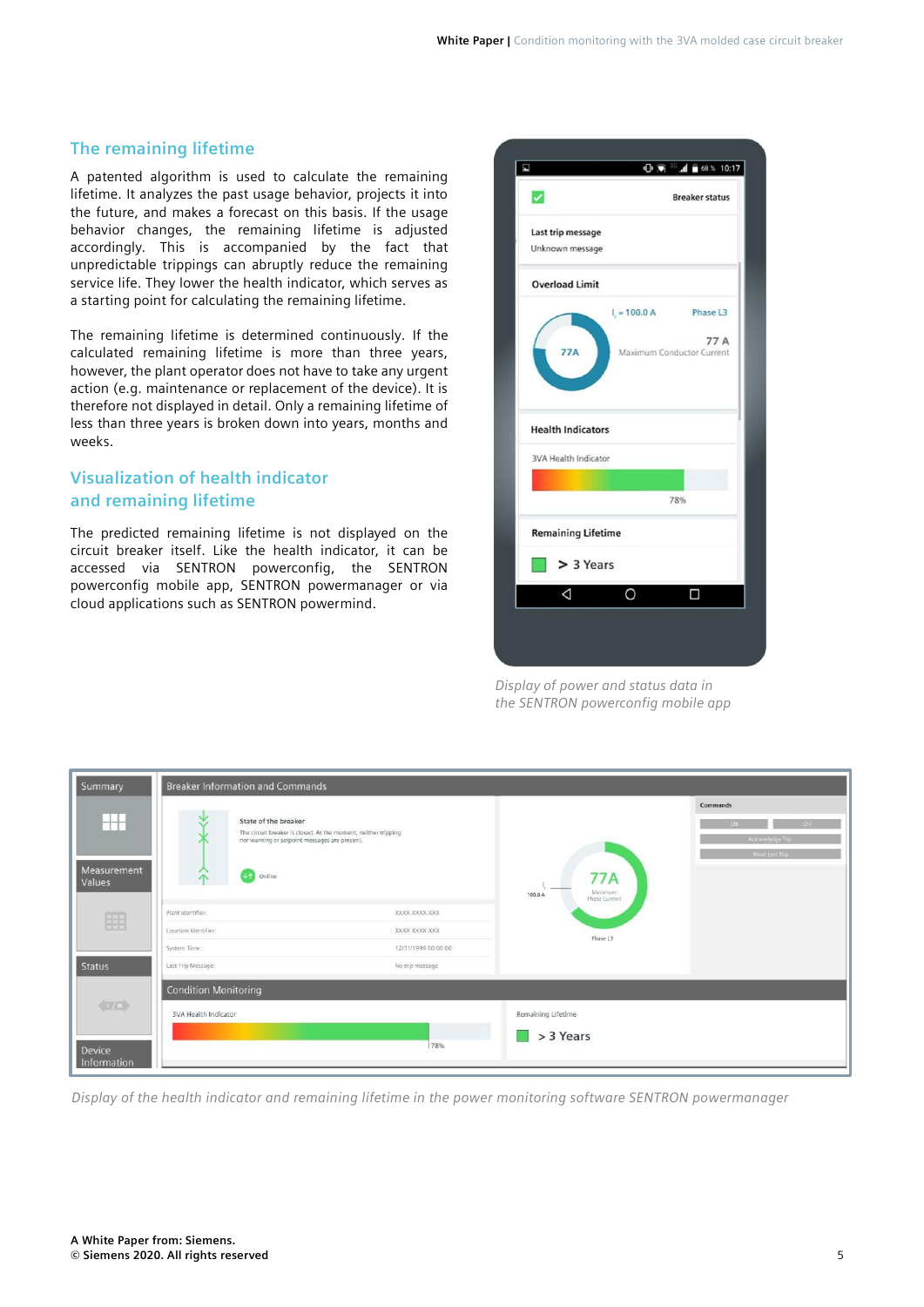### Predictive maintenance

With the health indicator and the remaining lifetime prognosis, the 3VA molded case circuit breaker enables precise planning of plant maintenance and inspections. Plant operators thus benefit from more efficient use of materials and personnel. With increasing operating time, the plant behavior and thus also the wear of the molded case circuit breaker becomes more accurately predictable. The longer the molded case circuit breaker is used in a plant, the more reliable the health indicator and the predicted remaining lifetime will become.

#### **Limits of predictability**

The service life of a circuit breaker depends on numerous factors. At present, the 3VA molded case circuit breaker only takes the contact wear into account when calculating the health indicator and the remaining lifetime. Other factors, such as environmental influences (e.g. air humidity or salt spray), are not taken into account. The aging behavior, to which the molded case circuit breaker is subject depending on its use, cannot therefore be represented with the health indicator and the remaining lifetime prognosis.

The remaining lifetime prognosis derives the possible future use from the past use. However, serious tripping events cannot be foreseen. They are therefore not included in the calculation and can abruptly reduce a previously sufficient remaining lifetime to zero.

#### **Device configuration for predictive maintenance**

The use of condition monitoring with 3VA molded case circuit breakers is possible with the following devices and preconditions:

- 3VA2 or 3VA6 molded case circuit breakers with an Electronic Trip Unit ETU of the 5-series or 8-series
- ETU (Electronic Trip Unit) with firmware V4.4 or higher
- COM060 communication module with firmware V4.4 or higher
- COM800 or COM100 data concentrators with firmware V4.4 or higher
- The external power supply of the molded case circuit breaker (via the COM800 or COM100 data concentrators) must be ensured over the entire operating time so that the data for the usage analysis can be completely recorded.
- The COM800 or COM100 data concentrators must be put into operation with the SENTRON powerconfig configuration software or via the TIA Portal. The Totally Integrated Automation Portal (TIA Portal) is an engineering platform for automation that comprises numerous software tools.
- If there is a voltage dip or interruption in the auxiliary power supply, the system time of the COM800 or COM100 data concentrators must then be updated. This can be done using the SENTRON powerconfig configuration software or automatically using the SNTP function.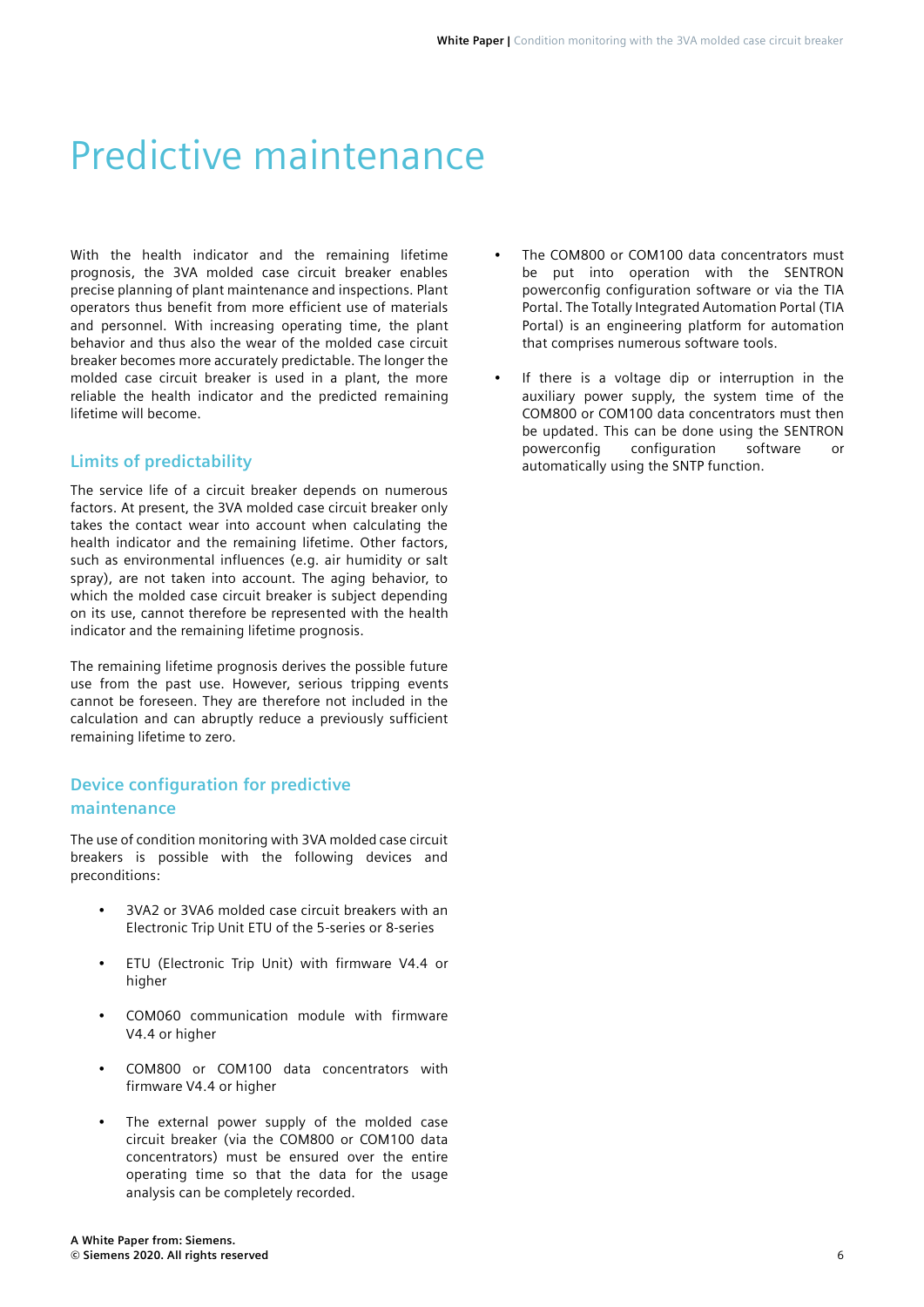### Total overview of the system state

The transmission of maintenance data provides the operator with a holistic picture in which not only an individual component, but also the maintenance status of the entire power distribution system can be viewed. The combination of the health indicators and the remaining lifetime prognoses for all devices of a system yields the following benefits:

- 1. The maintenance status of the system can be quickly surveyed, components in critical condition can be identified and replaced, and the system availability can therefore be enhanced.
- 2. Maintenance activities can be planned well in advance, and personnel and material can be made available with pinpoint accuracy. This leads to streamlined system availability at reduced costs.
- 3. Last but not least, a transparent maintenance requirement provides operators with the certainty that spontaneous failures caused by components that are maintained too late become a thing of the past and do not further impair system availability.

#### **Recognizing maintenance requirements at first glance**

The following figure shows the user interface of the power monitoring software SENTRON powermanager and the SENTRON powermind app in the MindSphere cloud. It provides an example for an overview of the health indicator values relating to the molded case circuit breakers in a power distribution system.

At first glance, it is clear that one molded case circuit breaker is in the critical range between 10% and 20%. For two other devices, the health indicator value is between 20% and 30%. With the help of the predicted remaining lifetime, the operator should get an idea of when it makes sense to replace these three devices.



*Part of the user interface of the power monitoring software SENTRON powermanager and the SENTRON powermind app in the MindSphere cloud.*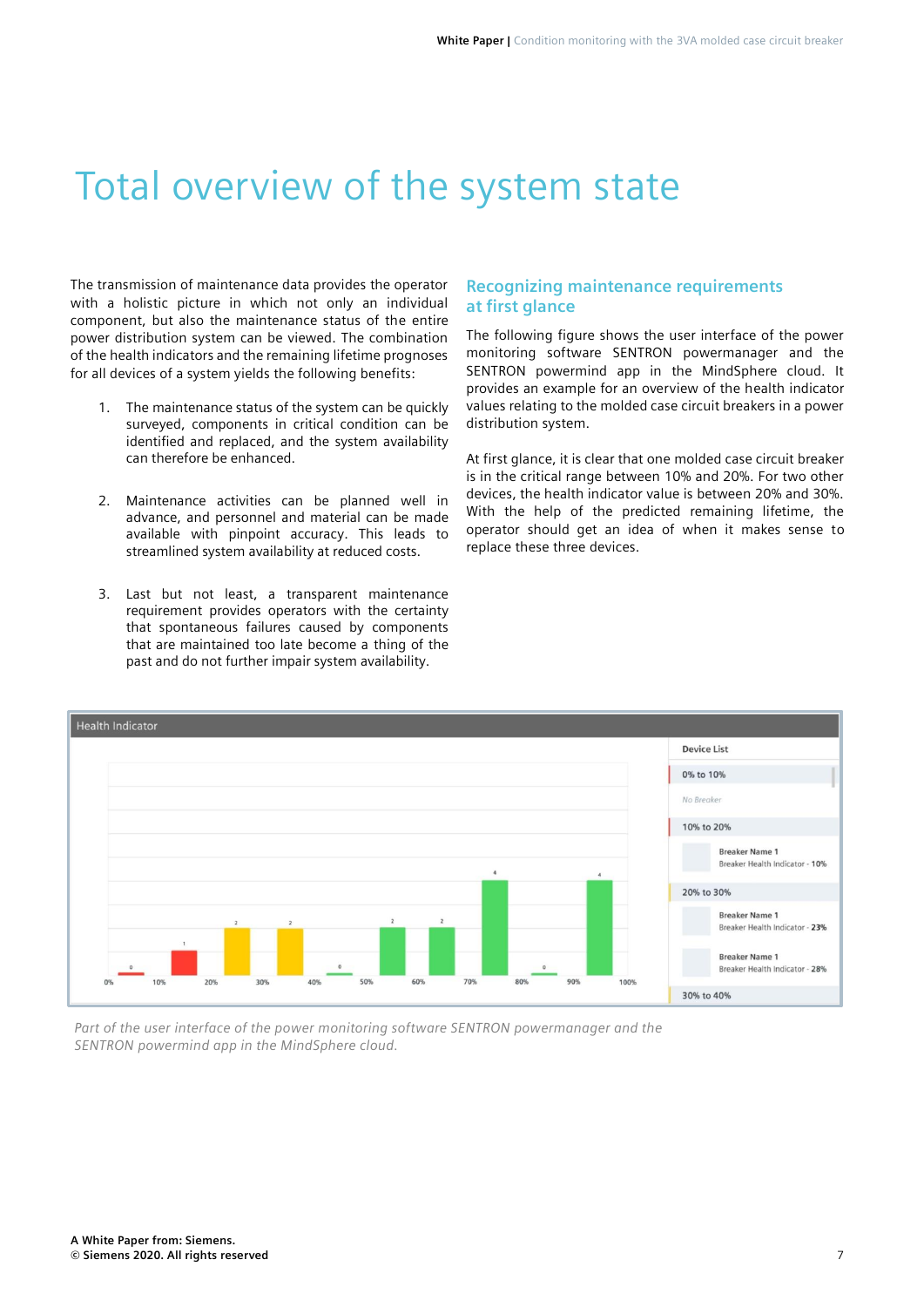A second example for a user interface shows the classification of the devices according to their remaining lifetime. The time setting ranges "< 1 year", "1 to 3 years" and "> 3 years" are shown both graphically and in table form, and the respective circuit breakers and their quantity are listed.

| Remaining life time of breakers                     |                    |  |
|-----------------------------------------------------|--------------------|--|
| $\mathbf{1}$<br>$\overline{4}$                      | 12                 |  |
| $\Box$ < 1 Year $\Box$ 1 to 3 years $\Box$ > 3 Year |                    |  |
| <b>Breaker Name</b>                                 | Remaining Lifetime |  |
| Search                                              |                    |  |
| 3VA_1                                               | 28 Weeks           |  |
| 3VA_2                                               | 2 Years, 3 Month   |  |
| $3VA_3$                                             | 2 Years, 2 Month   |  |

*Part of a visualization example for the remaining lifetime in the power monitoring software SENTRON powermanager and the SENTRON powermind app in the MindSphere cloud.*

In addition to these overview representations, which provide information on the overall condition of the plant, further detailed information for diagnosis and statistics can be called up for each molded case circuit breaker.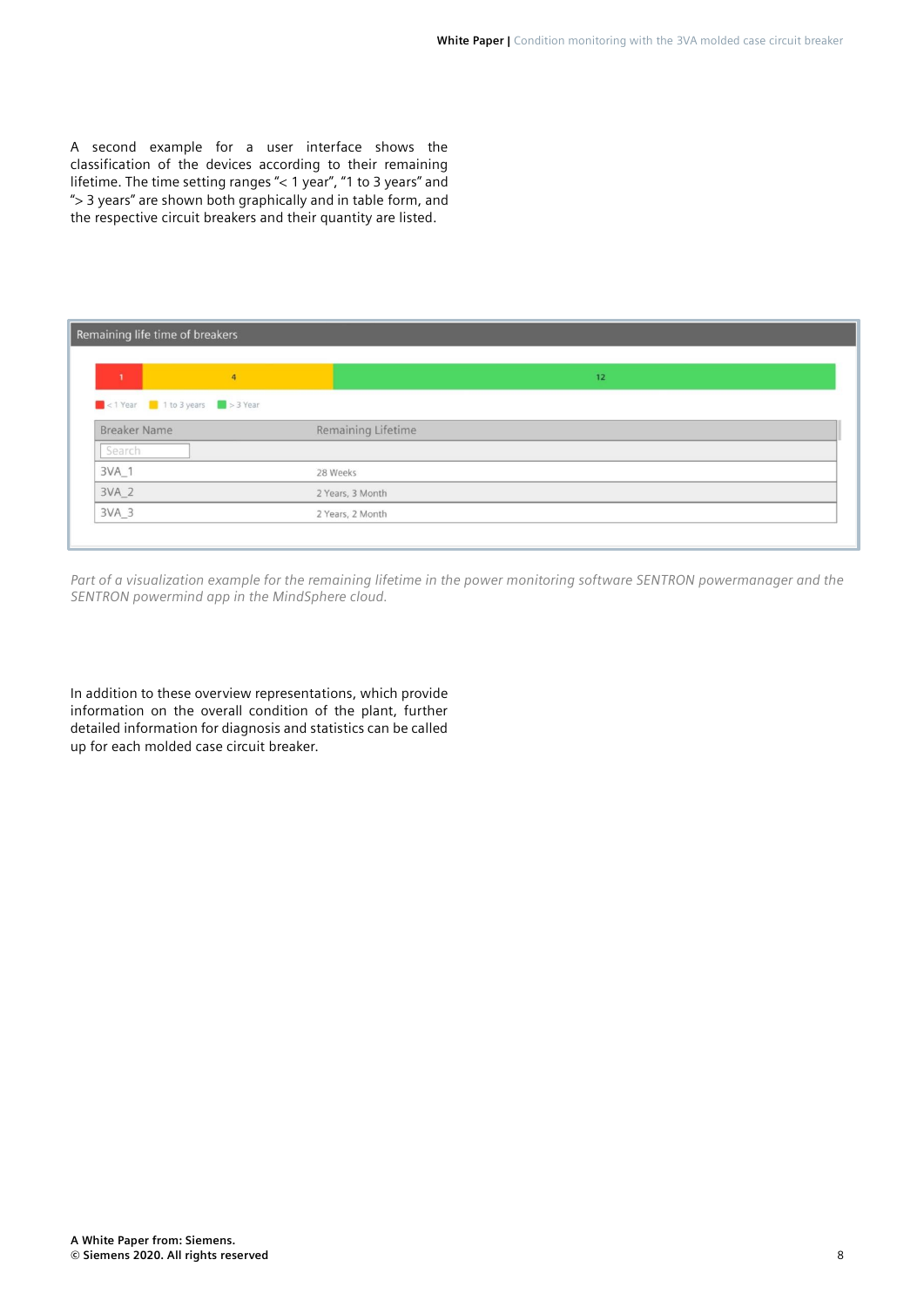### Summary

In modern power distribution systems, industrial communication is becoming more and more important. Functionalities such as condition monitoring only become possible through the acquisition and transmission of data and their evaluation using intelligent algorithms. Predictive maintenance of systems and their components based on real usage data reduces downtimes, contributes to higher system availability, and allows process optimization. 3VA molded case circuit breakers make their condition and any maintenance requirements visible on the basis of the predicted remaining lifetime and the health indicator. Maintenance measures or the replacement of devices can thus be planned months in advance and can be optimally coordinated. The necessary personnel and material resources can also be scheduled early on. This optimizes energy availability, while time and cost savings can be achieved for the maintenance tasks.